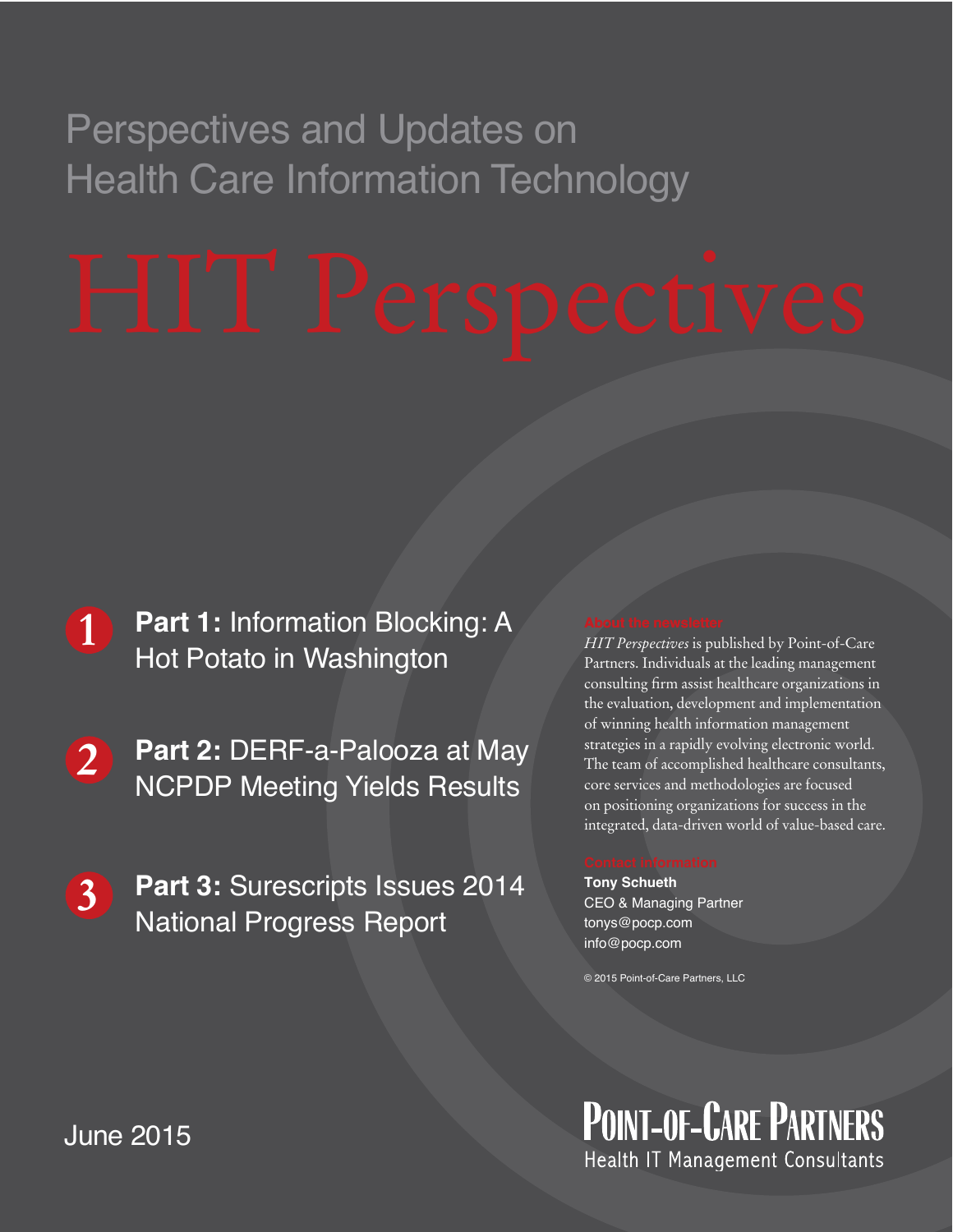**Part 1** Information Blocking: A Hot Potato in Washington

**Part 2** DERF-a-Palooza at May NCPDP Meeting Yields Results

**Part 3** Surescripts Issues 2014 National Progress Report

# **Part 1: Information Blocking: A Hot Potato 1 in Washington**

### *By Tony Schueth, Editor-in-Chief, and Michael Burger, Senior Consultant*

Alleged "information blocking" by vendors of electronic health records (EHRs) continues to be a hot topic in Washington. It first arose as part of the broader conversation about the need for interoperability in the health information technology (healthIT) space. Now it appears to be taking on a life of its own: the focus of a new draft congressional bill, the recently released *[Report](http://www.healthit.gov/sites/default/files/reports/info_blocking_040915.pdf)  [to Congress on Health Information Blocking](http://www.healthit.gov/sites/default/files/reports/info_blocking_040915.pdf)* from the Office of the National Coordinator for Health Information Technology (ONC), meaningful use (MU) draft stage 3 certification processes and a discussion topic at the May meeting of the Health Information Technology Policy Committee (HITPC).

Taken individually, these events are interesting. Taken together, they add up to a trend that is likely to be around for some time and bears close scrutiny. Point-of-Care Partners (POCP) is monitoring this issue, and here is where it stands at the moment.

**Proposed legislation.** Rep. Michael Burgess, MD, recently released a draft bill, "Ensuring Interoperability of Qualified Electronic Health Records." Language from the finalized bill will become part of the "21st Century Cures initiative," which the powerful House Energy and Commerce (E&C) Committee — of which Burgess is a member — will use as a vehicle to develop ways to accelerate the discovery, development and delivery of promising new treatments to patients.

The Burgess bill does several things. It specifies that an EHR can be considered interoperable if it provides open access, complete access to health data and does not block access to other qualified EHRs. Those criteria would be fleshed out by a 12-member, congressionally appointed "charter organization" — yet another federal advisory committee that would supercede existing ones. It would recommend EHR interoperability measures to ONC and submit a report in 2017 on interoperability progress. The legislation also allows for vendors to be decertified by the Department of Health and Human Services if they are unable to meet the interoperability criteria.

What's missing here is anything related to the likely cost to make this happen. It's technically possible, but not

inexpensive. That is why EHR vendors should be interested in the Burgess bill: it could have a potentially bigger impact on product planning than meaningful use. The bill also is important as yet another symbol of congressional disillusion with the progress of EHRs and health IT in the face of the \$44 billion already paid as incentives to eligible providers. It also is a harbinger of things to come as it probably will not be the only bill of its kind to hit the Hill in coming months. This kind of issue will likely resonate with powerful constituent groups, so lawmakers are likely to pile on to better position themselves in upcoming elections.

We expect Burgess will submit finalized language this summer, following analysis of stakeholder comments submitted earlier this spring. The E&C Committee is very powerful, so it is possible that the 21st Century Cures initiative will have some traction. In addition to his seat on that committee, Burgess is one of the few physicians in Congress and a member of the Republican Doctors Caucus. As a result, we anticipate healthIT will continue to be of interest to him.

**ONC Report to Congress.** ONC recently released its Report to Congress on Health Information Blocking, which responds to a Congressional request that was included as [part of a spending bill](http://www.gpo.gov/fdsys/pkg/BILLS-113hr83enr/pdf/BILLS-113hr83enr.pdf) to keep the government running for the first three quarters of 2015 (aka the "CRomnibus"). The legislation directs ONC to assess the extent of health information blocking and recommend a comprehensive strategy to address it.

The Report begins with a balanced and thoughtful analysis of the issue, acknowledging that "many actions that prevent information from being exchanged may be inadvertent, resulting primarily from economic, technological and practical challenges that have long prevented widespread and effective information sharing." Information blocking is defined as occurring when "persons or entities knowingly and unreasonably interfere with the exchange or use of electronic health information."

Not surprisingly, the Report is sharply critical of EHR vendors. It alleges that certain vendors create a climate ripe for information blocking through business practices and pricing. It contends the information blocking

> POINT-OF-CARE PARTNERS Health IT Management Consultants

Perspectives and Updates on Health Care Information Technology

www.pocp.com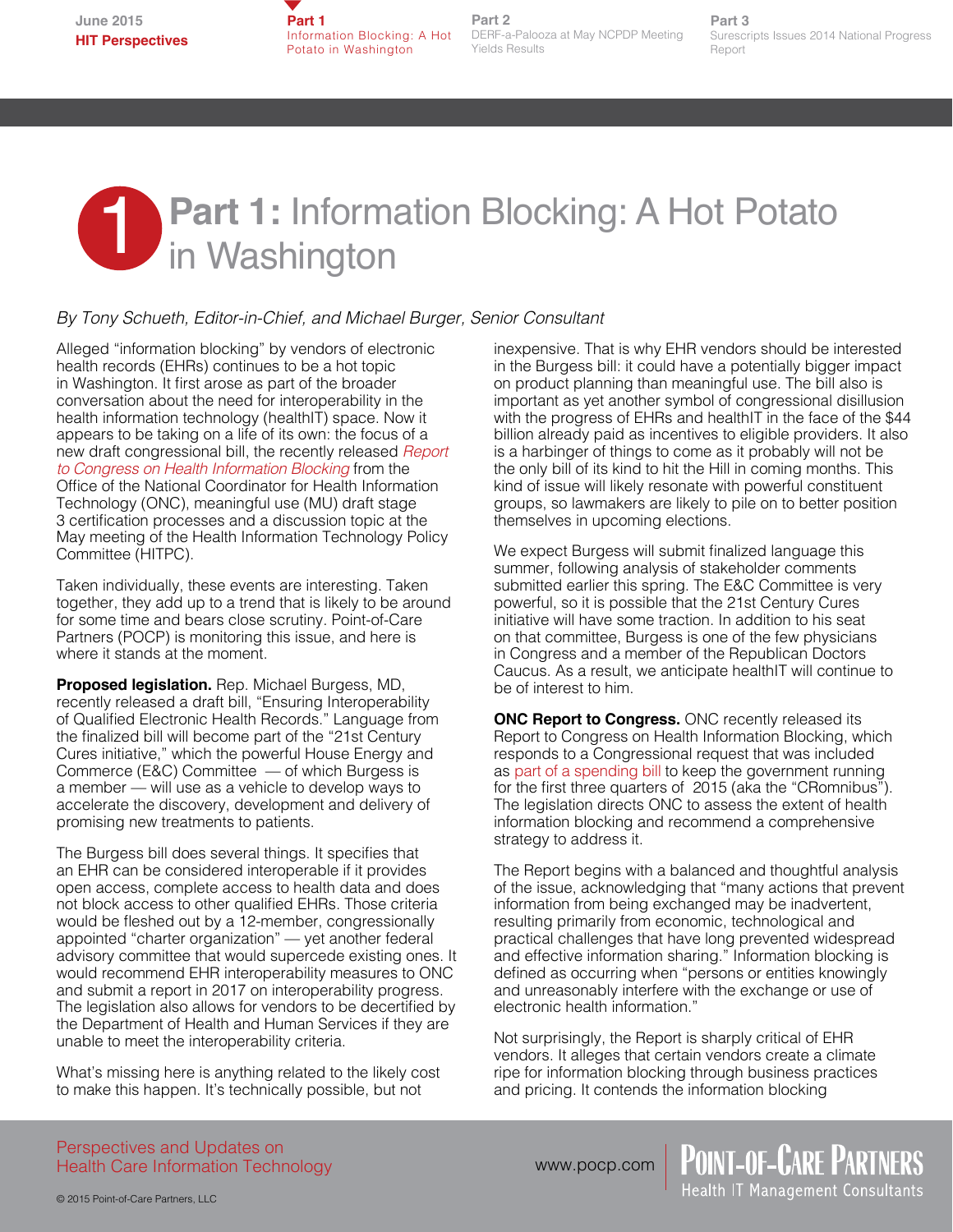phenomenon largely is due to business practices of "certain EHR developers [who] refuse to establish interfaces with certain technologies or entities, or will only do so on terms so onerous that they amount to a refusal for all practical purposes." This seems harsh, especially since it is based mostly on anecdotal evidence. Little actual data could be obtained because ONC does not have the authority to require vendors and others to produce such information.

What is missing is a counterweighting explanation of why such business practices might occur. The answer is that there is insufficient justification for information sharing relative to the costs of creating the interface. This is the central issue. For example, the report cites an instance in which an integrated delivery network (IDN) restricts the ability to exchange secure messages among only providers who are members of its care network. However, in doing so, the IDN is protecting its business interests (and in turn managing costs) by using technology to ensure that referrals stay "in network.' It is not that the EHR vendor and IDN "collude" to block information. In reality, there is no economic incentive to refer patients out of network; the IDN simply is taking advantage of a smartly designed piece of software that enables an ability to address a business need.

There are also pricing issues. Prices for interfaces could be considered "comparatively high," but compared to what? Interfaces between any disparate computer software are complex, with many potential points of failure. EHR software is no different. And interfaces often represent the single most costly feature for EHR vendors to support. Interfaces are priced relative to what they cost to build and maintain; of course, margin is built in. The answer proposed by ONC is free or low-cost application interfaces (APIs). We believe further study is needed to address a number of issues, including the use of standards, governance, privacy and security. What protections for vendors and users are needed if API developers cease supporting their software or substantially increase prices? What processes will be put in place to ensure that an API functions correctly to ensure patient safety?

**MU stage 3 certification.** Information blocking is a topic for comment in the [MU stage 3 certification rule](https://s3.amazonaws.com/public-inspection.federalregister.gov/2015-06612.pdf). It asks for examples of information blocking and ideas for criteria and processes for decertifying EHRs of vendors who engage in the practice. We expect stakeholder feedback on this issue to be incorporated in the final rule.

**HITPC.** The CRomnibus also directs the HITPC to submit a report on the state of interoperability to the House and Senate Committees on Appropriations and the appropriate authorizing committees before the end of 2015. The report is to cover the technical, operational and financial barriers to interoperability, the role of certification in advancing or hindering interoperability across various providers, as well as identification of any other barriers. As part of the report development, information blocking was a topic of discussion at a recent HITPC meeting. According to news reports, a

HITPC work group declined to endorse the informationblocking restrictions in ONC's MU stage 3 certification standards, calling for additional study of this complex issue. It also concluded that EHR decertification, as proposed in Burgess' draft bill and discussed in ONC's Report to Congress, would place an undue burden on providers and patients (not to mention vendors).

**So, what's the answer?** It's clear that information blocking is a hot potato that is not going to be dropped anytime soon.

It's easy to point the finger at EHR vendors and claim they are engaging in "opportunistic pricing practices," which generally are not illegal. It's not as easy to target IDNs and force them to share information about patients when they've invested millions to keep such data within their "walled garden." It's also easy to point the finger at Congress and the government for creating legislation and multiple (and potentially overlapping) programs that would regulate — and perhaps stifle, as some suggest the business of healthIT and health information exchange.

At the heart of the matter is that health IT is a business. HealthIT responds to market-based demand. The transition from quantity-based reimbursement to qualitybased reimbursement will create business reasons to share patient data — better outcomes, reduced costs and elimination of duplicative testing. At that point, a \$20,000 interface moves from "nice to have" to a valuable business tool. Health care is not a normal market — it is composed of very different entities that don't necessarily respond to traditional market drivers. Truth be told, the health care system sometimes does not work in favor of consumers (providers and patients) and requires oversight to work more effectively. Striking an effective balance across traditional drivers, market realities, user needs and government oversight will be vital.

We also need to have some up-front harmonization among the requirements for any new healthIT legislation and those for existing federal programs, advisory committees and related processes. There already has been pushback from the [Brookings Institution](http://www.brookings.edu/blogs/techtank/posts/2015/03/19-hiteach-ehr-interoperability-yaraghi) about the Burgess bill, which essentially says that more congressional action is not the answer to stimulate innovation and eliminate barriers to better healthIT and better health care.

Nonetheless, congressional action is where the ball rests at the moment. ONC's Report essentially punted the ball back to the Hill. Dr. Burgess should introduce his revised language soon. The HITPC has to draft its Report to Congress following near-term deliberations. It will then be up to Congress to decide what to do next. POCP is monitoring the action, so let us know if we can provide further details.

> **POINT-OF-CARE PARTNERS** Health IT Management Consultants

Perspectives and Updates on Health Care Information Technology

www.pocp.com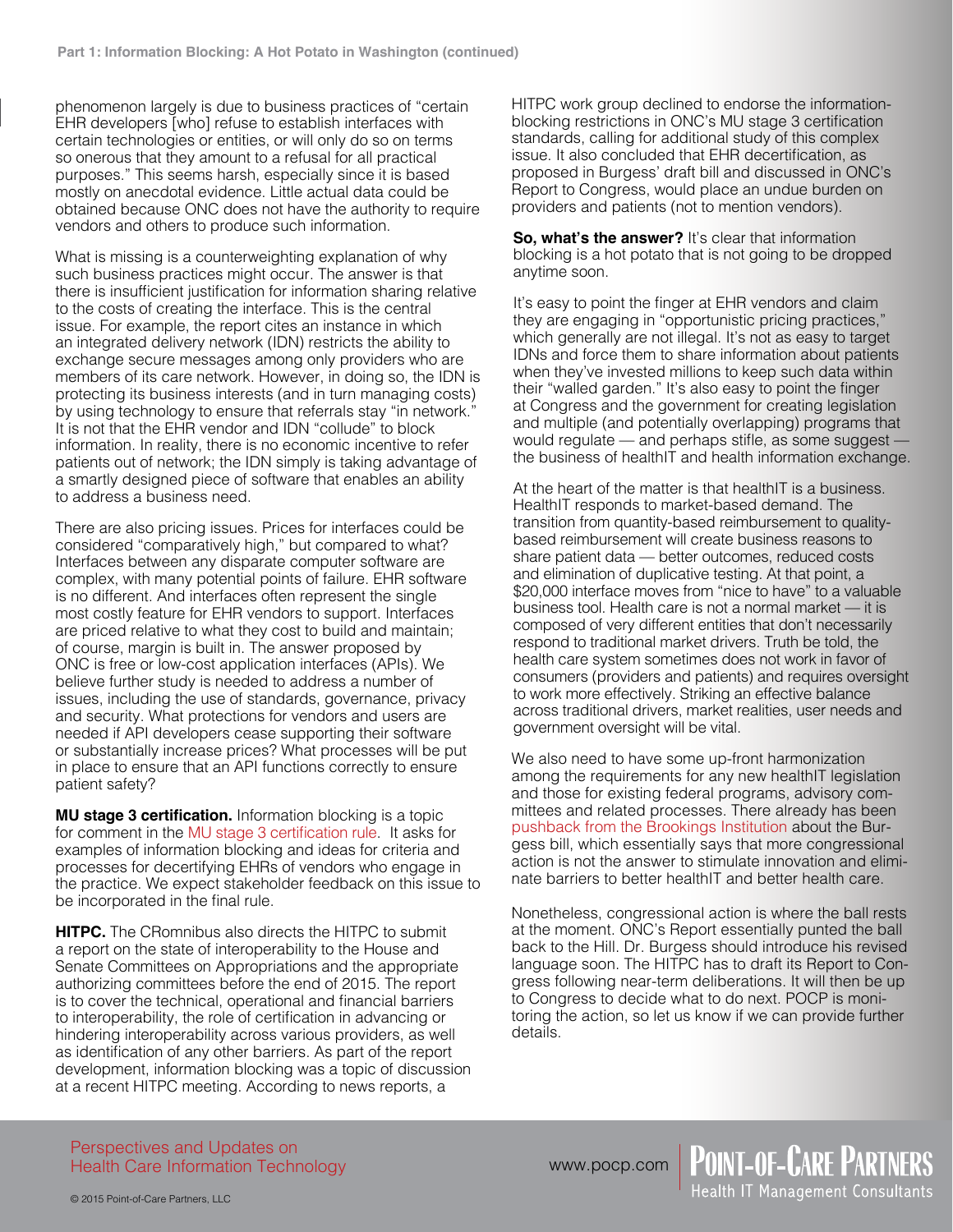**Part 1** Information Blocking: A Hot Potato in Washington



**Part 3** Surescripts Issues 2014 National Progress Report

## **Part 2:** DERF-a-Palooza at May NCPDP 2 Part 2: DERF-a-Palooz<br>Meeting Yields Results

### *By Michael Burger, Senior Consultant*

The May quarterly meeting of the National Council for Prescription Drug Programs (NCPDP) was a DERF-a-Palooza with lively discussion, debate and action on 25 DERFs that proposed changes to the NCPDP SCRIPT standard and the Formulary and Benefit (F&B) standard.

DERF is the acronym for Data Element Request Form, which is used as part of the process to recommend and approve modifications to NCPDP standards. The large number of DERFs considered in May were the result of the industry's desire to get proposed changes nailed down and approved so they could be incorporated into the next round of Medicare Part D standards adoption (see the timeline below). An irregular update schedule by standards development organizations (SDOs) has long been a pain point for many government regulators, not just the Centers

for Medicare and Medicaid Services (CMS), which runs the Medicare program. As a result, regulations often were out of sync with the latest version of a standard.

NCPDP listened, and activities at the past several meetings represent a first step toward bringing regularity to the process. Kudos to NCPDP for taking the initiative and making this happen. While the timing of the May quarterly meeting may not get all the desired changes into the DERF queue in time for the upcoming release of NCPDP standards, this should be a temporary situation as the idea of a schedule irons itself out. We expect other SDOs will follow suit. After all, it is in everyone's best interests to have the most up-to-date standards available for timely adoption by Medicare and other programs.



Health IT Management Consultants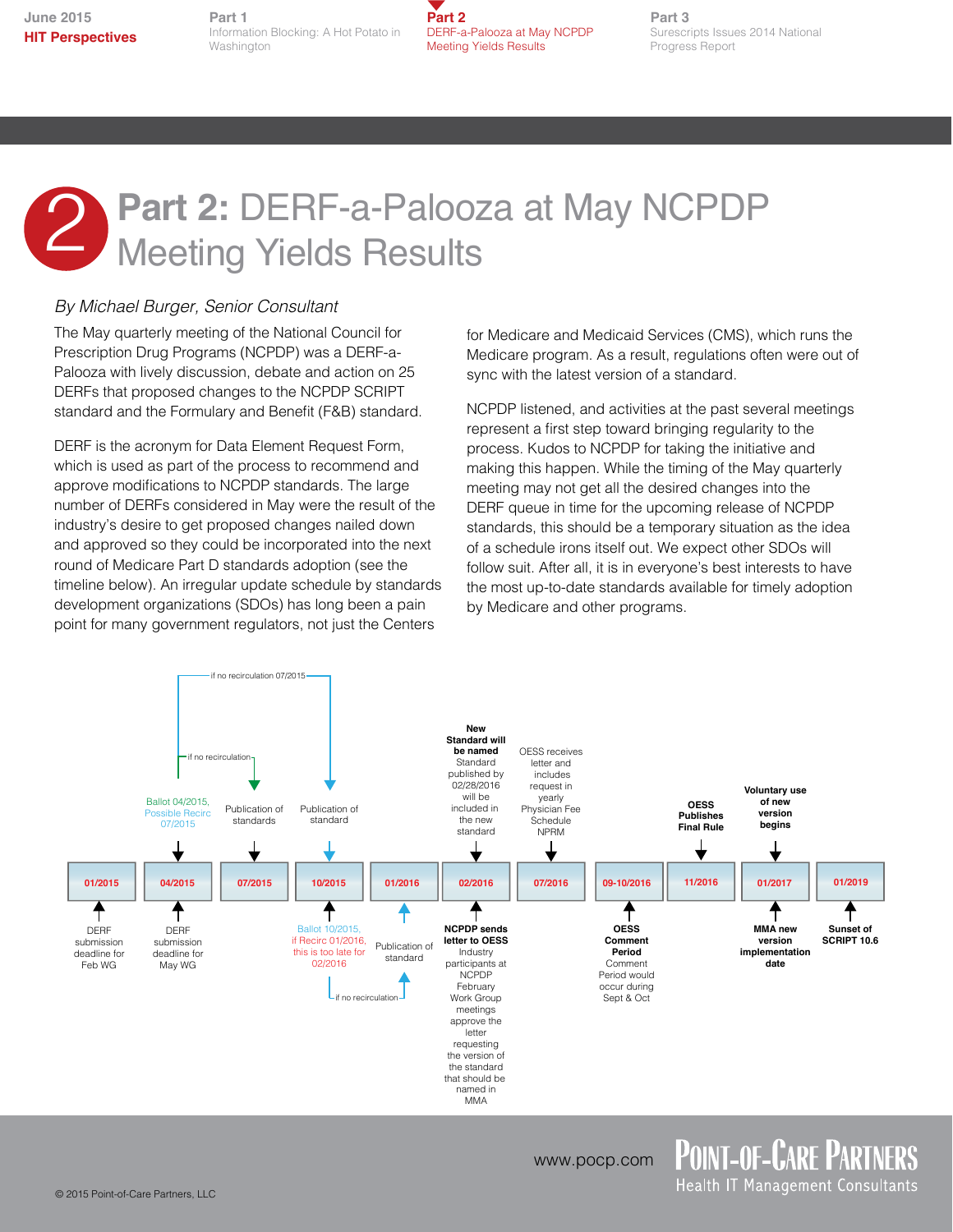Here are some of the highlights of the NCPDP meeting.

**Real-time benefit information in electronic health records** 

**(EHRs).** The real-time benefit verification transaction is still a work in progress, with several related DERFS passed or pending at the May meeting. Use of this transaction would replace the downloaded data files that are used today, which have limitations due to latency of the update process and the quantity and quality of data. Real-time benefit verification will greatly improve the breadth, accuracy and effectiveness of formulary data available to the prescriber at the point of care. This will address the perception of many prescribers that currently available formulary and benefit data are either incorrect or incomplete, which has resulted in the current F&B transaction being sparsely used by prescribers. Having real-time benefit information in the EHR will enable prescribers to see dollar copay amounts for individual patients at the point of prescribing. This will help with formulary compliance and medication adherence because prescribers can see what drugs are on formulary and what they will cost out-of-pocket. As a result, they can prescribe a medication that will be covered by the patient's insurance plan with the least out-of-pocket expenditures. Research shows that patients will abandon prescriptions if they are too expensive, or not take them correctly to save money.

Some proposed versions of the transaction give payers the ability to mention specific alternatives to a requested drug. This information was popular in retail and mail-order pharmacy messaging in the past and used to switch patients to preferred drugs, including generic alternatives.

As part of proposed real-time benefit verification, savings program offers could be displayed along with copay amounts. We are monitoring some early activity by payers to develop pilots. After initially slowing down the process, a few payers are moving forward with pilots to demonstrate its value. Although it may be some time before a standard is approved, the impact will be far reaching once use gains traction. It could also become a distraction and excuse for not fixing the systems and processes that exist today.

**Mandatory inclusion of diagnosis.** Adding the diagnosis to electronic prescriptions (ePrescriptions) was proposed to go from optional to mandatory in the SCRIPT transaction with the passage of DERF 1264. The workgroup stopped short of a mandatory designation, instead passing the DERF with language to make diagnosis "strongly recommended." Diagnosis is among the many key pieces of clinical and administrative information that are needed,

especially for prescriptions for specialty medications and now for biosimilars. Systematically adding the diagnosis to ePrescriptions would eliminate the need for manual entry, reduce opportunities for error, improve patient safety, expedite processing of prior authorization (PA) requests and make it easier and less costly to manage specialty medications throughout the continuum of care. The challenge will be integrating capture and inclusion of diagnosis into the ePrescribing work flow.

**Electronic prescribing of biosimilars.** A DERF was passed that adds manufacturer name and dispensed drug lot number to the medication history and Rx fill transactions. Biosimilars are becoming available in the United States, so having the manufacturer and lot number of a dispensed drug will be necessary to identify and track positive outcomes and potential adverse events (AEs). This information also will be needed as part of state substitution regulations. So far, interchangeable biosimilars may be substituted for reference products without prior notification in Colorado, Georgia, Tennessee, Utah and Washington State. While inclusion of these data is not mandatory, we expect pharmacies will start populating such data in the transactions and transmit them back to physician EHRs, ultimately making it easier to track outcomes and AEs at the point of care and complying with state substitution regulations.

**Attachments.** DERF 1292 introduced an indicator in the SCRIPT transaction to let the prescriber know an attachment is required for electronic prior authorization (ePA). It was ultimately approved, but a lively discussion ensued over a related but larger issue: the concept of an "attachment" in the age of ePA. EHR vendors would prefer to have information requested in the form of specific questions, which can be responded to with discrete data. In reality, attachments are outside the work flow of a paperless EHR. In order to create one, the prescriber must print something based on data already in the EHR, save it as a PDF file and then append that file as the attachment.

Industry pressure to utilize the SCRIPT standard to transact ePA, rather than attachments, will streamline the process for prescribers. The ultimate goal is to push the ePA transaction into the background in the EHR, with the data required for PA transferred to the payer without requiring prescriber data reentry.

Point-of-Care Partners is an active participant in NCPDP work group meetings as well as many task groups. Let us know how we can put that knowledge to work for you.

Perspectives and Updates on Health Care Information Technology www.pocp.com | POINT-OF-CARE PARTNERS<br>Health IT Management Consultants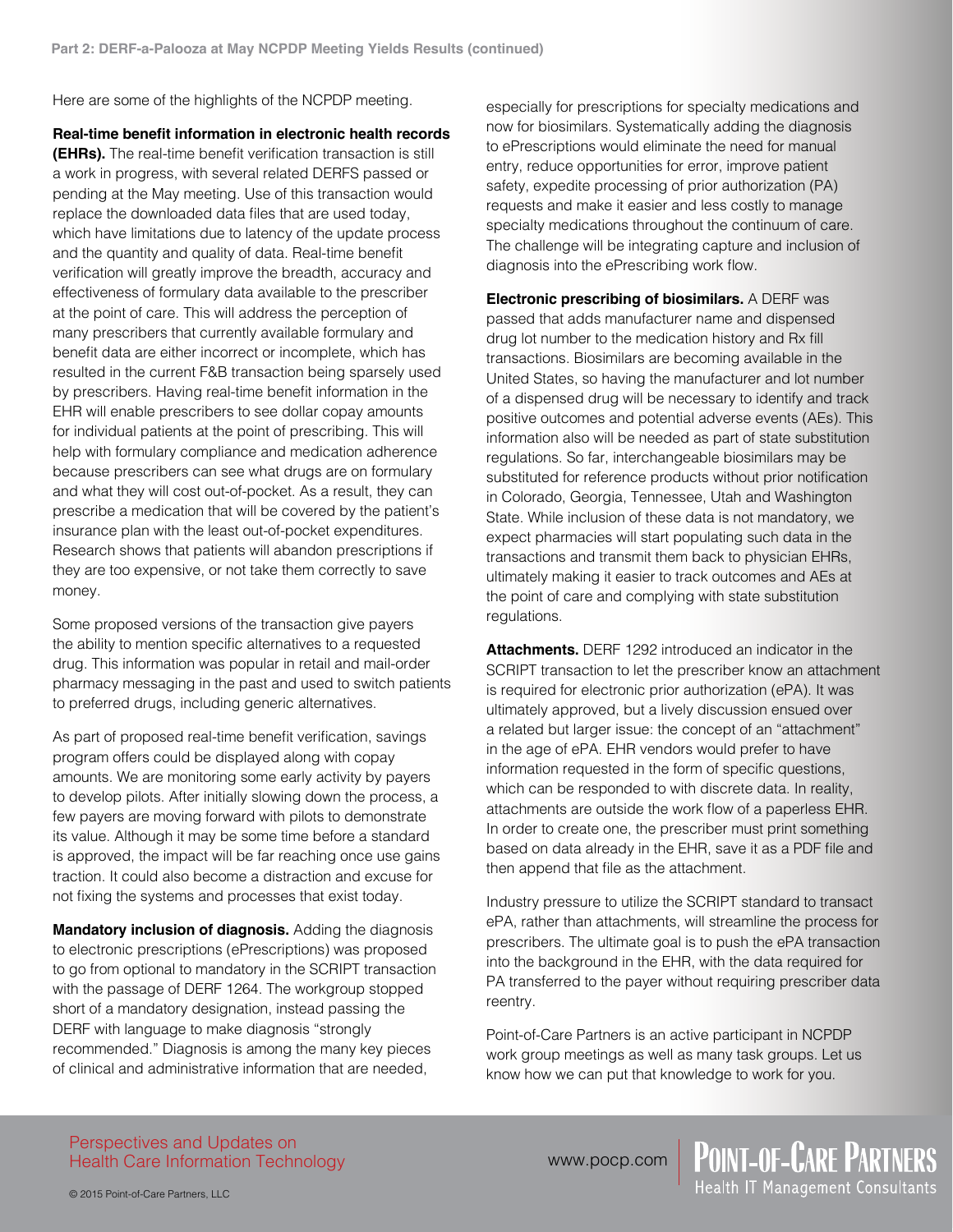**Part 1** Information Blocking: A Hot Potato in Washington

**Part 2** DERF-a-Palooza at May NCPDP Meeting Yields Results

**Part 3** Surescripts Issues 2014 National Progress Report

# **Part 3: Surescripts Issues 2014 National Progress Report**

### *By Tony Schueth, Editor-in-Chief*

Surescripts just released its *2014 National Progress Report*, which always shines a national spotlight on electronic prescribing (ePrescribing).

The theme this year could be "ambulatory ePrescribing: game over, what's next," as it celebrates the industry's success with ePrescribing, paints a picture of what's still to be done and begins to make the case for how successful ePrescribing can translate to other areas of health information technology (healthIT).

Interestingly, the title doesn't even mention "ePrescribing," which also is not called out as a specific section this year. The contents fall into three categories: company highlights, brief summaries of the status of a handful of transactions, and an appendix that contains a summary chart for selected transactions and a chart for rankings by state of their percentage of ePrescribing of controlled substances (EPCS). The format is a slick chart book with a marketing brochure feel, replete with graphics and brief rundowns of selected accomplishments.

**Company highlights.** A good bit of this year's report is devoted to Surescripts' promotional highlights. In fact, its very first section emphasizes the breadth of the company's connectedness among a long list of stakeholders. Other sections address:

• **Optimization.** Surescripts touts moving from "adoption to optimization" in 2014. This is depicted by a chart characterizing growth in transaction volume as adoption and utilization from 2005 to 2013 and optimization going forward. (It looks awfully familiar to one we've used for years.) Optimization is defined as adding new functionality and improving data quality. We agree that such value-adds as interoperability, new transactions and improved prescription quality will continue to drive transaction volume. We expect such efforts to intensify industrywide due to individual

activities by vendors, intermediaries and standards development organizations to create value and innovation. Bigger-picture initiatives created by industry associations and the government — such as meaningful use (MU) and the new interoperability program launched by the Office of the National Coordinator for Health Information Technology (ONC) — also will contribute to making ePrescribing an increasingly integral and valuable part of patient care.

• **Clinical messaging.** The growth of clinical messaging — one of Surescripts' expanding lines of business — is highlighted. According to a separate data set chart, the company processed a total of 7.4 million clinical messages in 2014 and 974 hospitals were users. Ambulatory providers obviously contributed to the total, but they are not mentioned. Clinical messaging is a valuable transaction to some stakeholders. However, it is one of a host of new or improved transactions and tools, such as clinical decision support, that will create value and become a must-have for value-based care.

### • **Improving "public health through fraud**

**prevention."** ePrescribing's potential to reduce fraud and prescription drug abuse has been acknowledged as early as 2005. This is important and still true today. Now that technology and infrastructure have advanced, policy makers are taking advantage of ePrescribing's potential to help address the nation's opioid drug abuse epidemic through such programs as New York's Internet Systems for Tracking Over-Prescribing (I-STOP). It mandates that all prescriptions be sent electronically beginning March 2016 (the implementation date was moved back). We expect to see similar programs springing up nationwide. The promise of ePrescribing to improve public health is a topic that merits its own write-up, but was not covered

Perspectives and Updates on Health Care Information Technology

© 2015 Point-of-Care Partners, LLC

www.pocp.com | POINT-OF-CARE PARTNERS<br>Health IT Management Consultants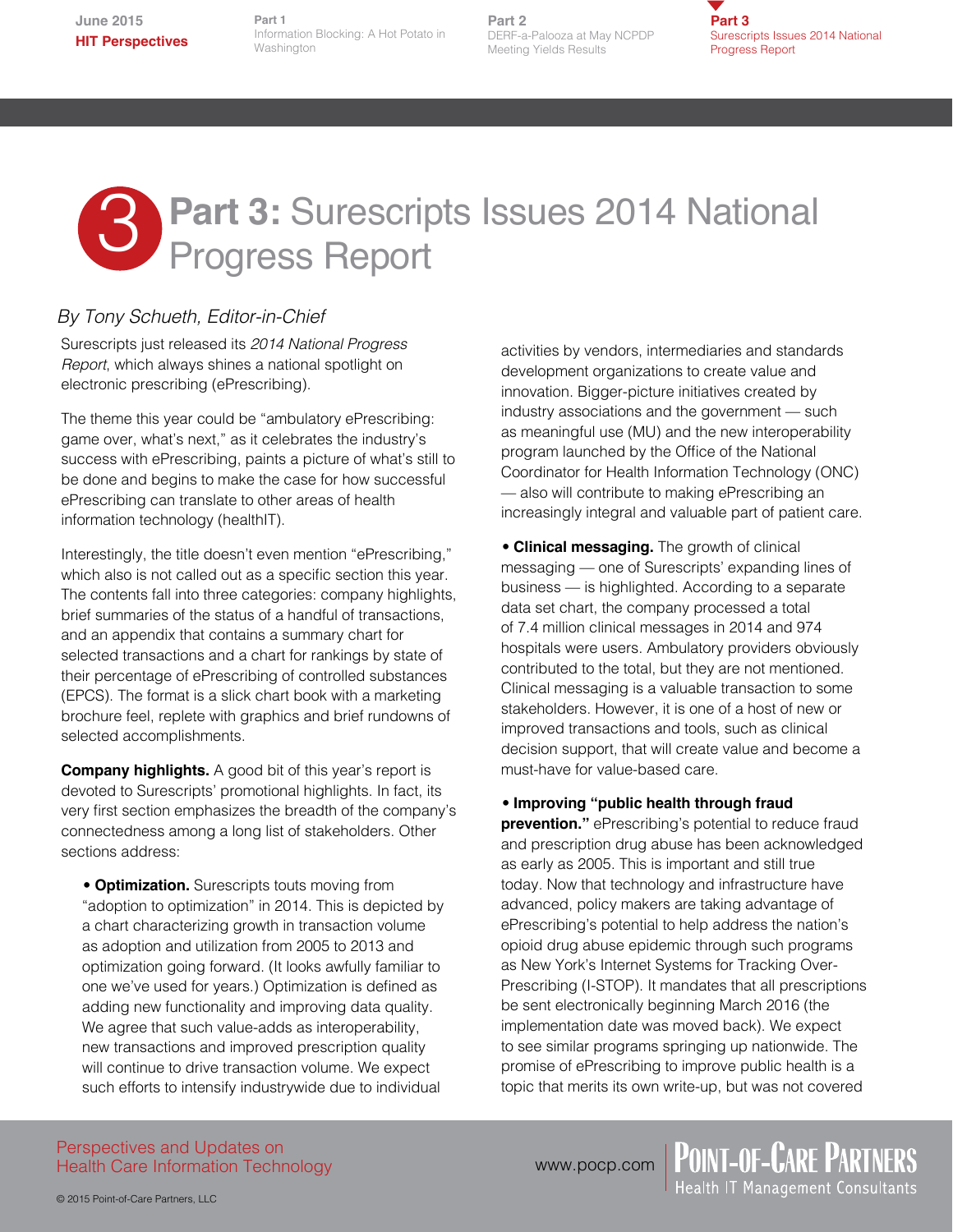in this year's report, even though public health is given as a subtitle.

**Selected Transactions.** The report's real meat lies in write-ups about three specific transactions.

• **Medication history.** The section on medication history is an example of the report's change in focus. The narrative suggests a benefit of ePrescribing lies in making available access to real-time prescription data at the point of care — especially for hospitals' use in medication reconciliation. The savings to hospitals from medication reconciliation are estimated for a range of facilities, such as \$11,704 for a small (100-bed) hospital to \$1.1 million for a very large (1,000+ bed) facility. Such figures are guaranteed to get hospitals' attention, especially the bigger ones with deeper pockets. It is not clear how the estimates were derived as many factors must be taken into account to conduct such an analysis. For example, pharmacy claims data are more robust that medical claims data, but it's unclear how many pharmacies contributed to the analysis.

In terms of transaction volume, Surescripts concentrated on the hospital side of the equation. The chart in the appendix indicated that the number of hospitals conducting medication history transactions more than doubled in 2014. However, hospital volume accounted for approximately 11% of the 764 million total medication history transactions.

The report also does not discuss improving prescription quality by addressing problems associated with medication history, including data accuracy and availability. The first step toward optimizing ePrescribing's value for medication reconciliation is an analysis of how to overcome such data and process deficiencies. Then, the brains behind healthIT can figure out ways to better conduct electronic medication reconciliation and tackle transitions of care.

• **Electronic prior authorization.** Surescripts also sets the stage for electronic prior authorization (ePA) of medications as a value-add. The write-up briefly discusses some of the problems with manual PA and offers estimates of ePA savings: 4 hours per pharmacist per week or \$11,000 per pharmacist per year; 5 to 8 hours per physician each week, translating to \$14,000 per physician per year.

Regardless of how they are computed, those savings

can make such an ePA product attractive to big chains and large group practices. Everyone needs to wring out efficiencies from the overhead, so the report shines a light on this often overlooked opportunity to save money. The patient safety aspect of ePA was mentioned in passing, with ePA cited as a means to minimize abandoned prescriptions resulting from the hassles associated with the manual PA process.

• **Electronic Prescribing for Controlled Substances (EPCS).** New this year is a report out on EPCS, which is a good news-bad news story. The good news is that EPCS is now legal in 50 states and the District of Columbia (Missouri very recently adopted rules in support of EPCS that will become effective in July). Transaction volume rose 400% in 2014 to 1.6 million controlled substance ePrescriptions routed through the Surescripts network. The bad news is that only roughly three-quarters of pharmacies can receive EPCS (although that number increased since 2013) and only 1.4% of providers were enabled.

Interestingly, Surescripts just announced at the 2015 HealthDataPalooza (May 31 – June 3) that 3% of providers are now enabled to send electronic prescriptions for controlled substances. While this is still only 3%, we're encouraged — and not surprised — to see this start to take off due to mandatory use of such programs as with New York's I-STOP. We think the future for EPCS is bright as physicians will have to prescribe controlled substances electronically if they are to meet the higher ePrescribing thresholds that will be required for MU stage 3 (the current proposal is 80%). EPCS also will be key for providers in certain specialties, such as oncology, which have many patients using controlled substances. By the way, Pointof-Care Partners offers several regulatory updates on a subscription basis to help you keep current with the ever-changing landscape of state laws and regulations for ePrescribing, including EPCS. Visit our website for a demonstration and more information.

**Transaction data.** The appendix is divided into two sets of summary charts, one of which provides data for selected transactions. This is the only place to find data regarding traditional ambulatory ePrescribing per se. Surescripts routed 1.2 billion ePrescriptions in 2014 and more than twothirds were new prescriptions.

(continued)

Perspectives and Updates on Health Care Information Technology www.pocp.com | POINT-OF-CARE PARTNERS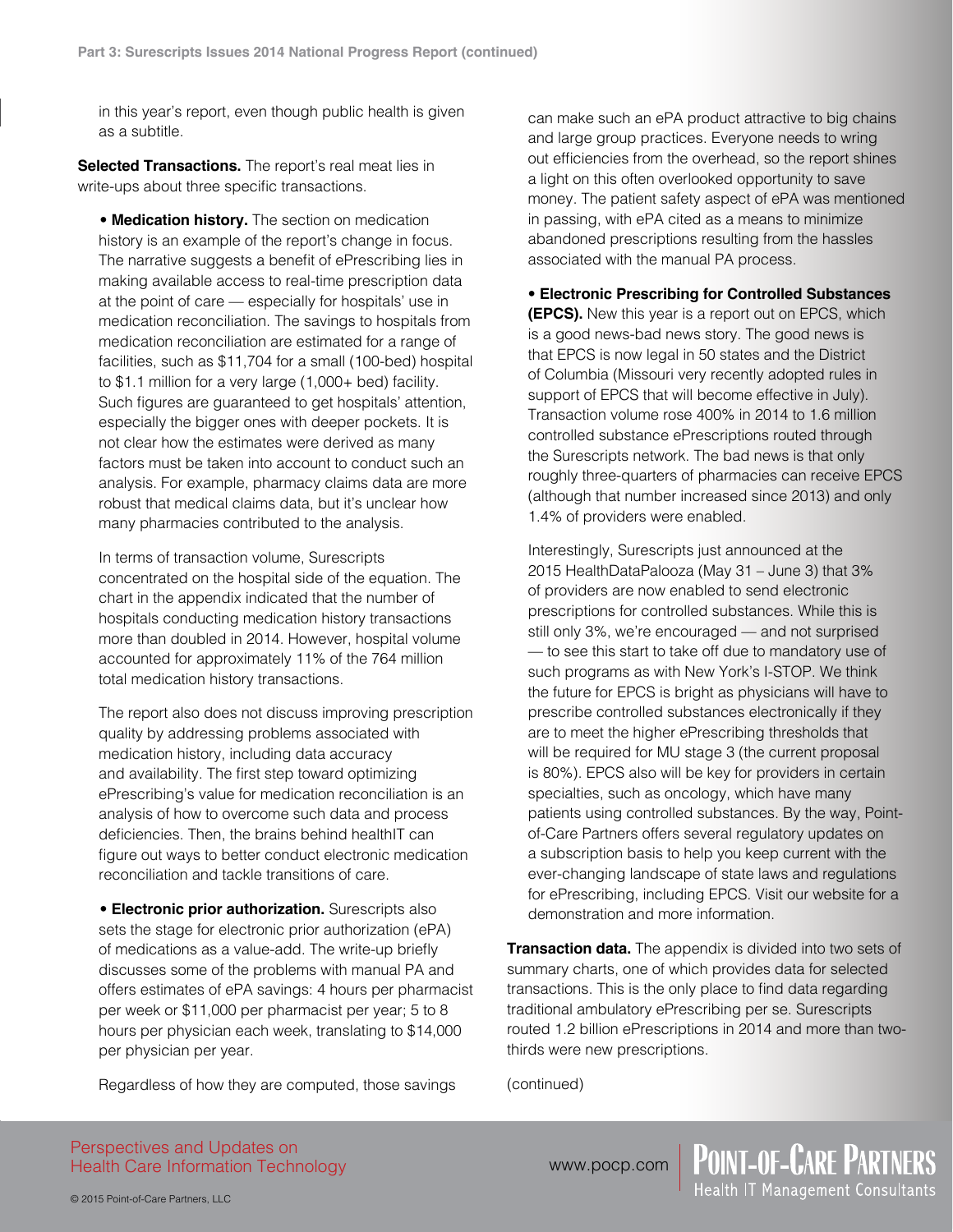This chart also contains a confusing statistic about percentage of ePrescribers. Surescripts claims the percentage inched upward to 56% in 2014 from 55% the previous year. According to our copy of last year's report, roughly three-quarters of ambulatory providers were ePrescribing in 2013. We suspect the discrepancy is likely due to the inclusion of all prescribers — acute and ambulatory — this year, but "chart book" format has precious little explanation, unlike in past years. To those of us who pay attention, it makes it appear as though we have gone significantly backward when, in fact, progress continues to be made. Moreover, we understand from sources outside the report that nearly 80% of ambulatory providers are ePrescribing.

**State rankings based on EPCS.** The second summary chart in the appendix shows state rankings on the basis of EPCS — the percentage of prescribers enabled to conduct EPCS, the percentage of pharmacies enabled to receive EPCS and the percentage of EPCS prescriptions. This stands in contrast to last year, when the rankings recognized utilization of ePrescribing based on volume of use of Surescripts' prescription benefit, medication history and prescription routing services.

The top 10 states using EPCS include many of those adopting ePrescribing early, such as Delaware, Massachusetts and Rhode Island. However, Nebraska was in the middle of the pack on traditional ePrescribing but topped the EPCS list this year (we understand largely because of a large integrated delivery network), followed by California (which, ironically, has been near the bottom of the traditional ePrescribing state rankings). Both have nearly 9% of prescribers and more than 70% of pharmacies enabled. Nebraska has 6.9% EPCS transaction volume, with California a distant second at 4.3%. New York ranks 21st, with 1.9% of prescribers and 70.3% of pharmacies enabled, but less than 1% of EPCS transactions. Obviously, New York has a long way to go in the way of EPCS if providers are going to meet I-STOP's March 2016 go-live date. Surescripts has done a huge service by shining a light on the embryonic state of EPCS, which will be useful to vendors and policy makers going forward.

**What's missing.** It strikes us that several pieces are missing or not specifically called out. They include:

**Formulary and benefit.** Precious little about the critically important aggregate flat file that Surescripts distributes using the NCPDP Formulary and Benefit (F&B) standard is found in this year's report despite concerns from prescribers about the accuracy of formulary data. We understand it may be hard to measure, but have heard anecdotally that the file is bigger and better. One deficient area that could be tracked is the PA flag.

There is also nothing about the real-time benefit check (RTBC), which promises to add accuracy and clarity to the group-level F&B paradigm. Both have implications for curbing costs and, arguably, improving health care by increasing formulary compliance and medication adherence. Research has shown that high out-ofpocket costs are a main reason why patients abandon prescriptions.

**Specialty pharmacy.** Specialty prescribing also is not covered, but that is not surprising because these prescriptions are low in volume in the overall scheme of things and the prescription process is not yet automated enough to merit a mention in Surescripts' report. However, that is due to change in the near future because of the importance of specialty medications as high-cost drivers of the nation's drug spend, with specialty medication outlays expected to quadruple to \$402 billion by 2020, and the strides being made in the industry to bring specialty prescribing into the electronic age.

Specialty prescription drugs — those used to treat chronic, complex diseases such as cancer, multiple sclerosis and rheumatoid arthritis — have historically been associated with rare medical conditions. However, they are being used more frequently for the treatment of such common chronic conditions as rheumatoid arthritis and multiple sclerosis. [According to a recent study,](http://content.healthaffairs.org/content/33/10/1751.abstract) specialty drugs in 2013 accounted for less than 1% of US prescriptions but for more than 25% of prescription spending. Specialty drugs also are associated with greater costs — with a \$12,238 median over a treatment period versus \$784 for traditional drugs. In actual terms, some specialty therapies can easily exceed \$10,000 per patient per year.

As a result, specialty prescribing is on the radar of payers, patients and policy makers who are looking for a balance between the high costs of specialty medications and their many benefits related to health and quality of life. Moreover, it is ripe for automation. People tend to view specialty prescribing as a single transaction while it is, in fact, a series

(continued)

Perspectives and Updates on Health Care Information Technology